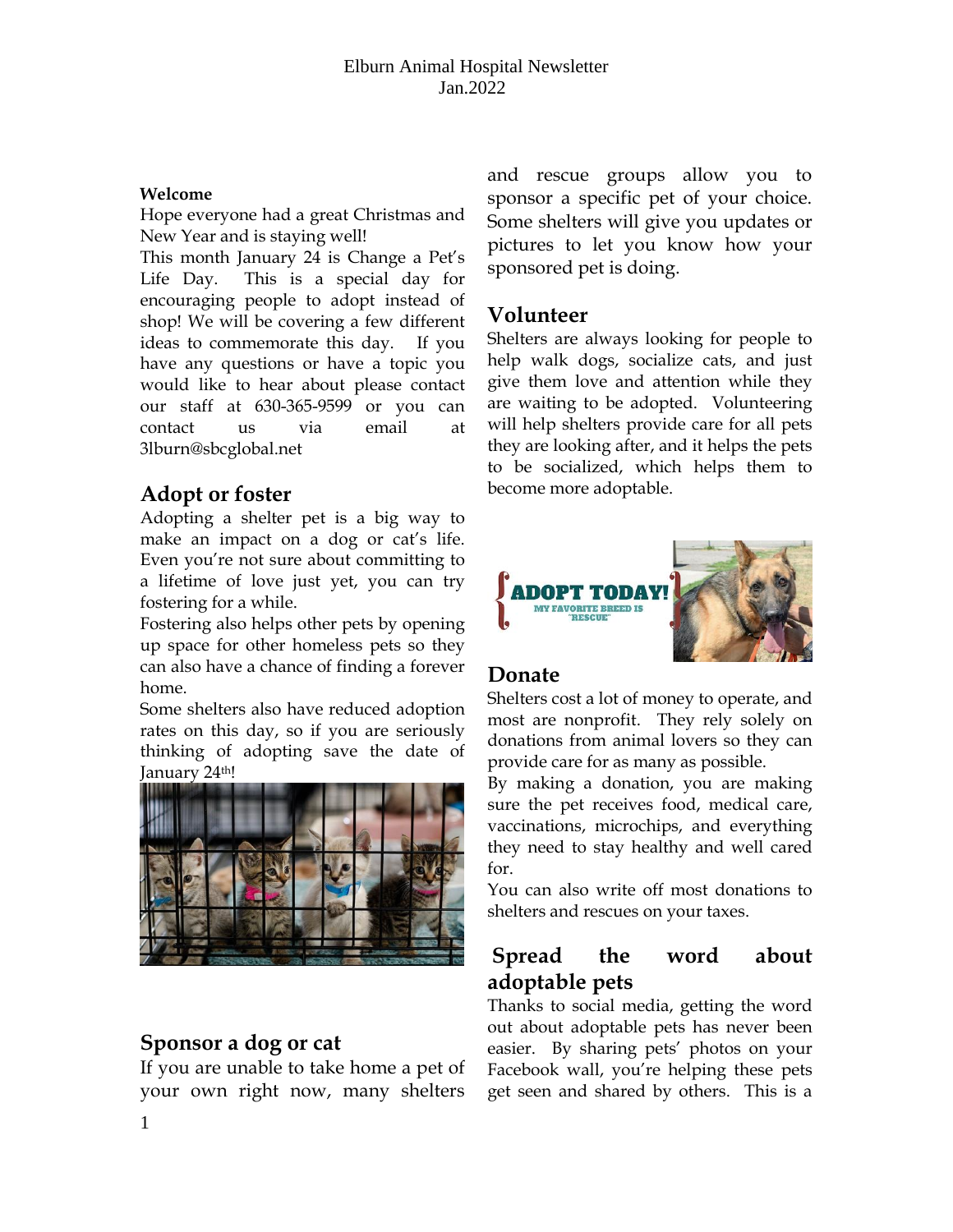#### Elburn Animal Hospital Newsletter Jan.2022

very easy way to make a huge difference in a pet's life that is looking to be adopted.



#### **Tell your pets story**

If you have adopted a pet, share your journey through adoption. This is a way to encourage others to adopt. Share where you met your dog, what were the challenges you faced, let them know how your pet has changed your life for the better.

Showing the positive impact your pet has had on your life is a great way to show others that a dog or cat might be right for them. You will be helping encourage adoption and it presents an opportunity to talk about your pet which is something we animal lovers like to do!

# **Make positive changes for your pet**

You may have already adopted a pet of your own, and that's a great first step, but there are always more ways you can improve your own bond with your pet.

Try learning some new tricks or getting into an exercise routine. Try making your pet some homemade food or treats.

Changing a pet's life for the better will change your own life for the better as well.

Please keep in mind if you are looking for an exotic pet, such as a bird, rabbit, reptile, guinea pig, ferret, etc., there are many of these for adoption as well. You can look for the specific animal rescue you are looking for on the internet by going to petfinder.com; this website gives you the choice of what species you are looking for, age, gender, etc. Once you put in your information, where you live etc., the website will let you know if any shelters in your area have any of these types of pets for adoption. Also, if you are looking for an exotic pet and you have no experience with having had them before, make sure to do your research first, as each species has different levels of care they need. Exotics have to be fed very specific types and amounts of different foods every day to maintain a healthy diet. They also require specific housing, temperature of housing, light, etc.